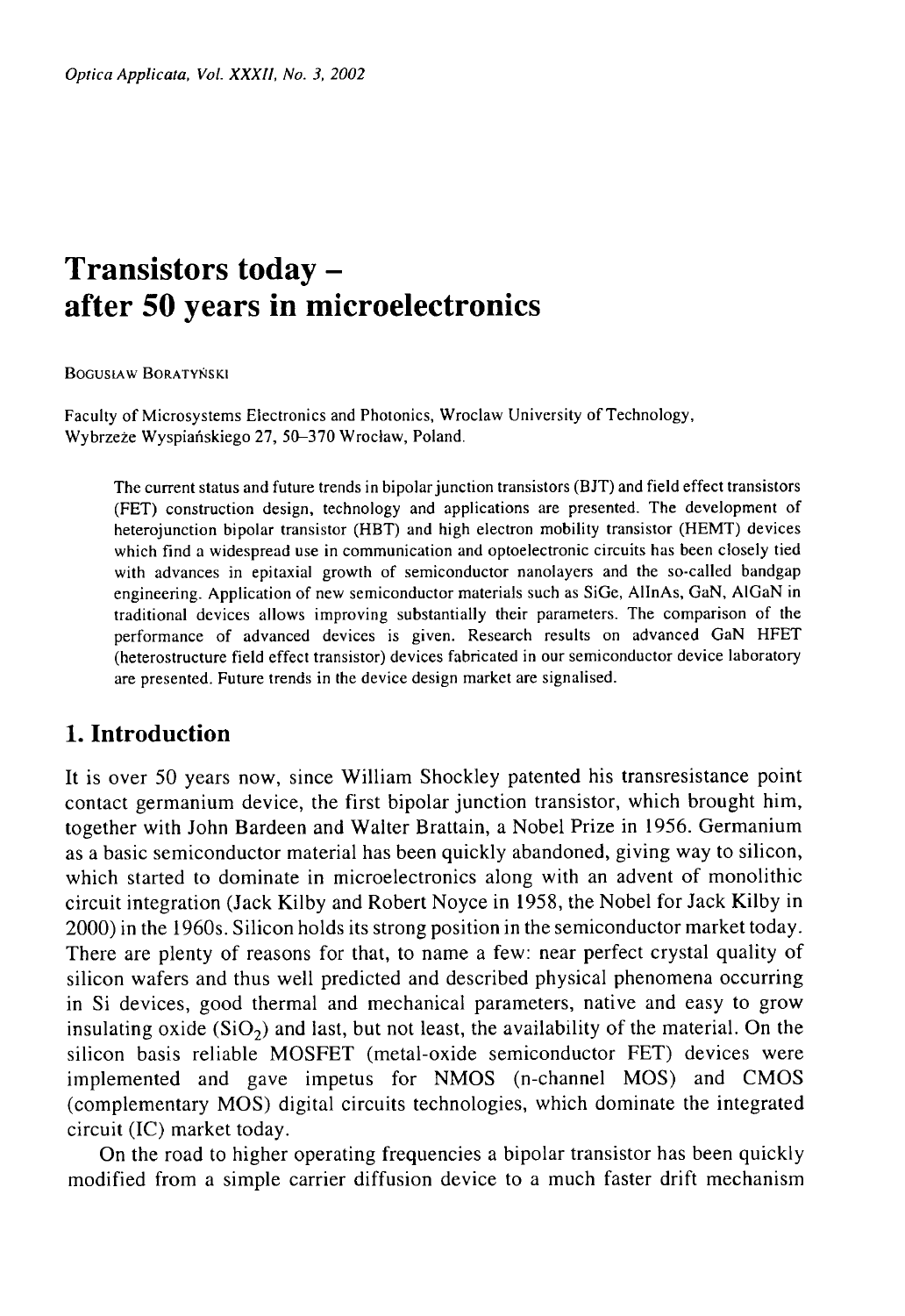device and finally to a heterojunction bipolar transistor (HBT). Herbert Kroemer (Nobel Prize in 2000) did many inventions in the above development giving a detailed description of a heterostructure transistor in 1957. He continued in the field of III—V materials and high electron mobility FETs (HEMTs), which along with HBTs constitute a base for present radio frequency (RF) and optoelectronic circuits. Today's advanced InGaAs/AlGaAs/InP HEMTs reach cut-off frequencies of 300 GHz and SiGe HBTs allow design of high performance BiCMOS (bipolar-complementary MOS) digital and mixed-signal circuits operating in GHz range.

That tremendous progress would not have been possible without the development of new materials and epitaxial crystal growth using advanced instrumentation and technologies. It allowed for semiconductor heterostructure fabrication in nanoscale and bandgap engineering to create new devices. Although silicon remains a basic semiconductor for device and IC fabrication, a new SiGe alloy is finding a widespread application in high frequency bipolar devices. Group III–V semiconductors, which originated from GaAs and InP materials, now include ternary and quaternary compounds including AlInAs, GaAsSb, GalnP, GalnAsN, to name a few. A new wide bandgap material, GaN, widely used in optoelectronics, now is being introduced into high temperature and power device market. Some results concerning GaN HFET, designed and fabricated in our Semiconductor Device Laboratory are included in the paper. Current trends in material development are related to antimonide based materials, such as InAs, GaSb, AlSb that are characterised by extremely high carrier mobility and matched crystal lattice constant. Future trends in device design concentrated on organic and magnetic materials are also briefly discussed.

## **2. Silicon based devices**

Present silicon bipolar technology evolved from the well known epi-planar technology developed in the 1970s with double diffusion processing to form the base and emitter regions. The main improvement in the structure design was shrinking the base width by ion implantation doping and use of polysilicon to form the emitter region. That allowed to rise the cut-off frequency  $f<sub>T</sub>$  by carrier transit time reduction and to increase the current gain of the device due to the reduction in the hole component of the emitter current injected to the base. In addition to lateral, the vertical scaling is needed to minimise parasitic resistances and capacitances. The emitter width has shrunk down to 0.15  $\mu$ m, which means by a factor of ten, during the last decade [1], [2]. The excellent performance of Si transistors was obtained when a double polysilicon design to form both the emitter and the base external regions had been developed. Polysilicon was deposited onto the Si wafers by the low-pressure chemical vapour deposition (LPCVD) technique. This allowed low temperature processing and self-aligning of the transistor structure regions. In the advanced design (Phillips) the resulting cut-off frequency of 20 GHz at 3 V-supply voltage and the noise factor of 1.2 dB at 2 GHz were obtained. Such performance, however, requires scaling down to  $0.1 \mu m$  of the emitter width and to 100 nm of the base width along with the selectively implanted sub-collector region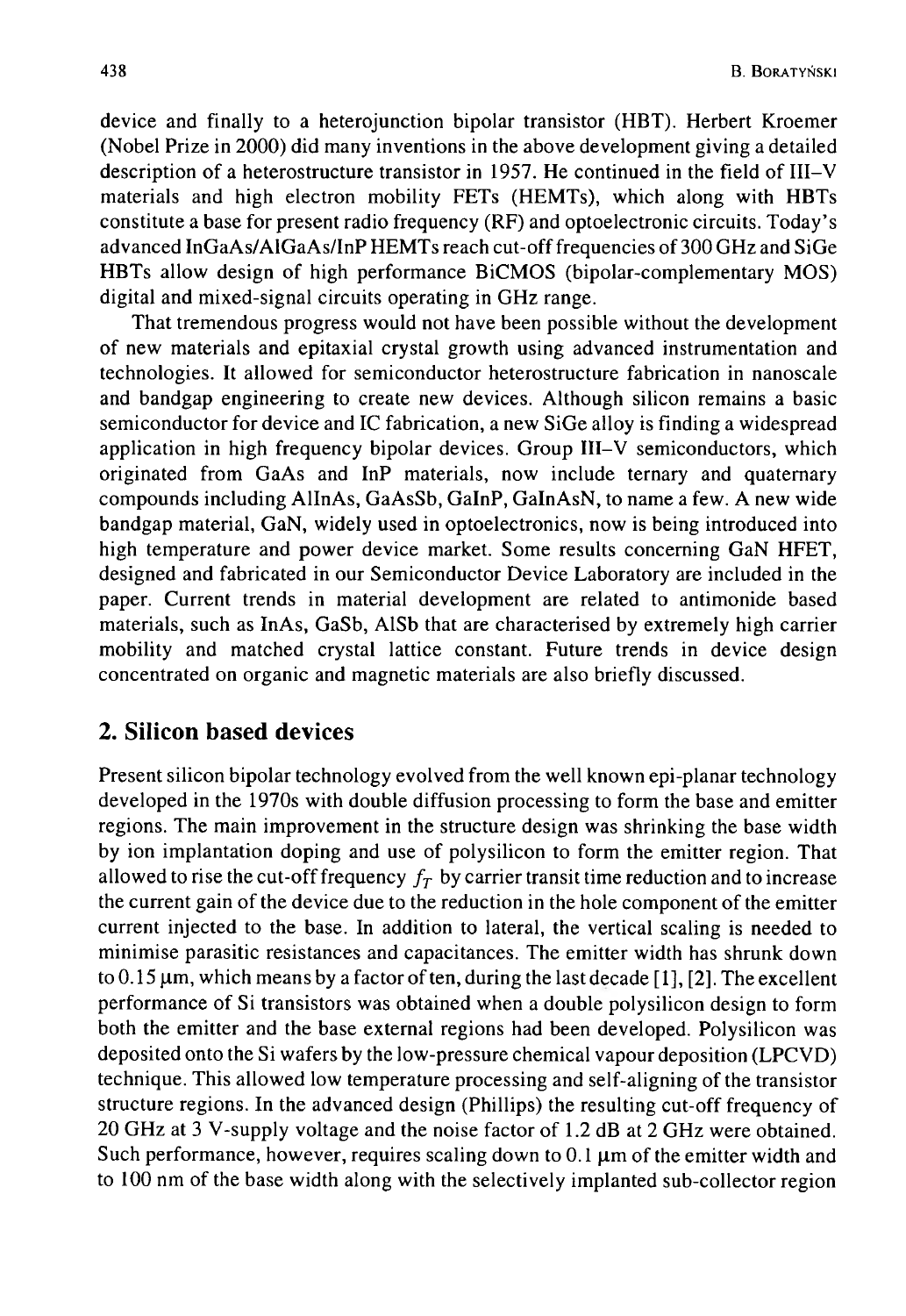and using special isolation methods [3]. Self-aligned double polysilicon transistor with implanted base and LOCOS isolation is used by many IC's manufacturers today in their bipolar and BiCMOS chips [4].

The recent decade breakthrough in bipolar transistor development came when the manufacturability of Si:Ge technology had been demonstrated. Advanced techniques of ultra-high vacuum/vapour phase epitaxy (UHV/VPE), molecular beam epitaxy (MBE) or metalorganic chemical vapour deposition (MOCVD) to grow the SiGe epitaxial alloy base was used. This resulted in graded energy gap of the base and in a large build-in electric field obtained independently of the base doping profile. The true drift transistor proposed earlier by Kroemer became a reality. A lot of inventions in the development of SiGe HBT came from IBM, where the research was driven by the need to fabricate  $f_T > 60$  GHz digital circuits for a new generation of mainframe computers. In result, several designs of HBTs for bipolar and BiCMOS chips were introduced,  $e.g., 3.3$  V supply  $-0.5$   $\mu$ m, 0.25  $\mu$ m and just recently (in 2001) 0.13  $\mu$ m BiCMOS technology [5], [6]. An example of HBT design is shown in Fig. 1. The state-of-the-art SiGe HBTs now allows reaching  $f<sub>T</sub>$  above 100 GHz and  $f<sub>max</sub>$  of



Fig. 1. Schematic cross-section of the SiGe HBT (IBM) [6].



Fig. 2. Schematic cross-section of SiGe HEMT [7].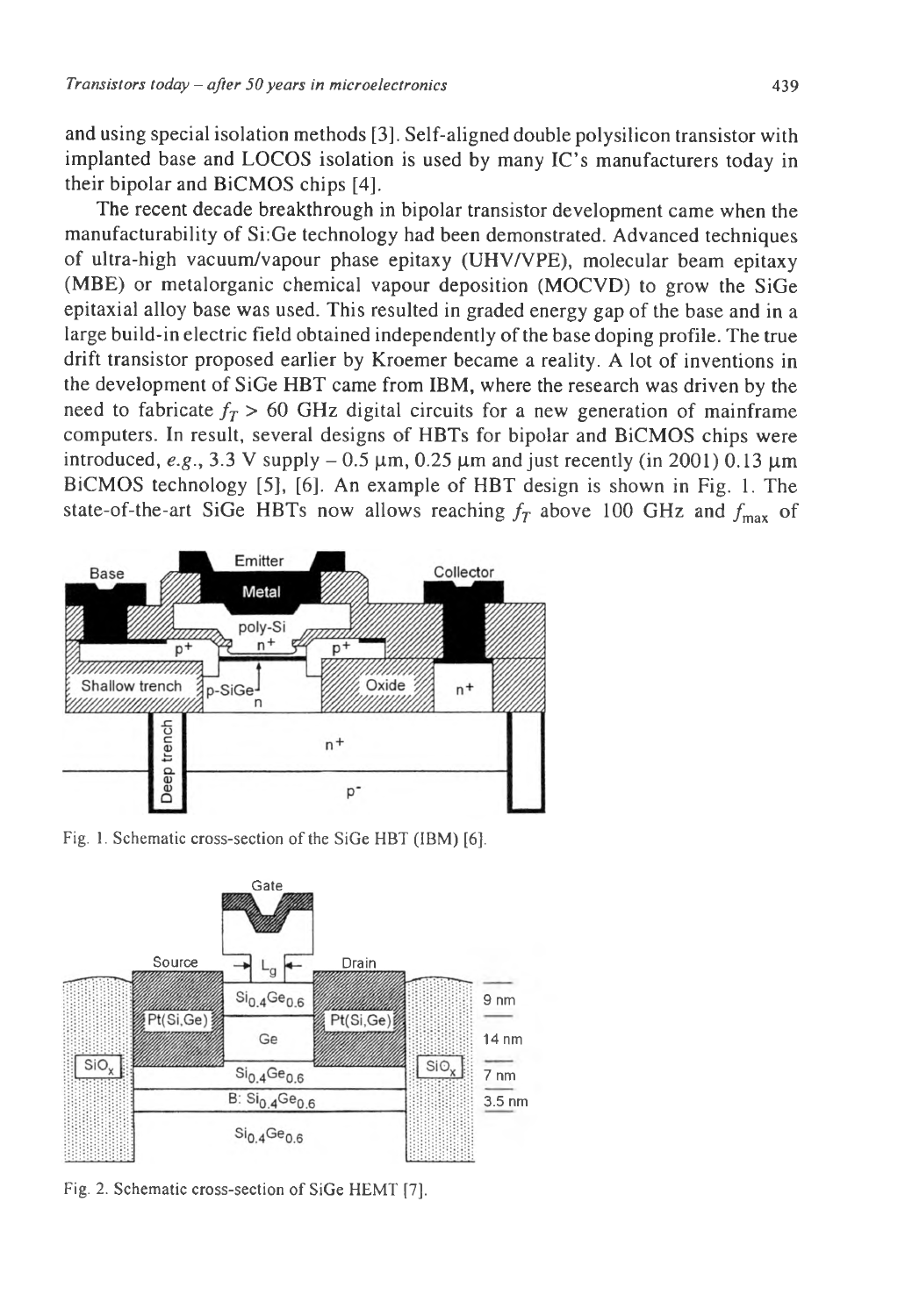150 GHz. The inherent assets of these devices are relatively low costs of fabrication, easy implementation in Si VLSI (very large scale of fabrication) circuits, low noise factor. There are some deficiencies in the resulting parameters, *e.g:.* low breakdown voltages (3-7 V) that limit the supply voltage, poor linearity and power added efficiency. In general, SiGe HBT are better for digital circuit application where the switching action is essential; for analog circuits with the highest operating frequencies and high gain, III—V compound HBTs are the solution.

There are also reports on SiGe HEMT (MODFET – modulation doped FET) devices, which take advantage of high carrier mobility in germanium quantum well and the strained SiGe lattice [7]. An example of the design is shown in Fig. 2. The reported value of  $f<sub>T</sub>$  was 42 GHz.

# **3. III-V compound devices**

The III-V HBTs are usually based on InP substrates and are at present the fastest transistors available. Using GalnAs for the base material and AlInAs for the emitter region a high valence band offset at the emitter-base junction is obtained. The ternary compounds have usually composition required for lattice-match to InP substrate. Recently, another ternary compound such as GaAsSb was used for the base. It has higher carrier mobility resulting in shorter base transit time and has better etching selectivity with respect to InP. Some advanced III-V HBT designs are listed in Tab. 1.

| Structure $[E/B/C]$ | $f_T$ [GHz] | $f_{\text{max}}$ [GHz] | Institution                      |
|---------------------|-------------|------------------------|----------------------------------|
| GaInP/InGaAs/InP    | 100         | 150                    | <b>OMMIC</b> – Philips (France)  |
| In P/GaAsSb/InP     | > 300       | > 300                  | Simon Frazer University (Canada) |
| AlInAs/GaAsSb/InP   | 160         | 300                    | $UCSB$ (U.S.A.)                  |

**Table 1. Examples of advanced HBT structures.**

The most advanced structures are made using the so-called transferred substrate transistor [8], [9] where the emitter and collector are etched to form mesas (Fig. 3). This approach decreases the collector-base junction capacitance and allows minimising other parasitics. The recently introduced HBT structures would eventually reach  $f_{\text{max}}$  of 1.5 THz [8].



**Fig. 3. Transferred substrate InP HBT schematics [8].**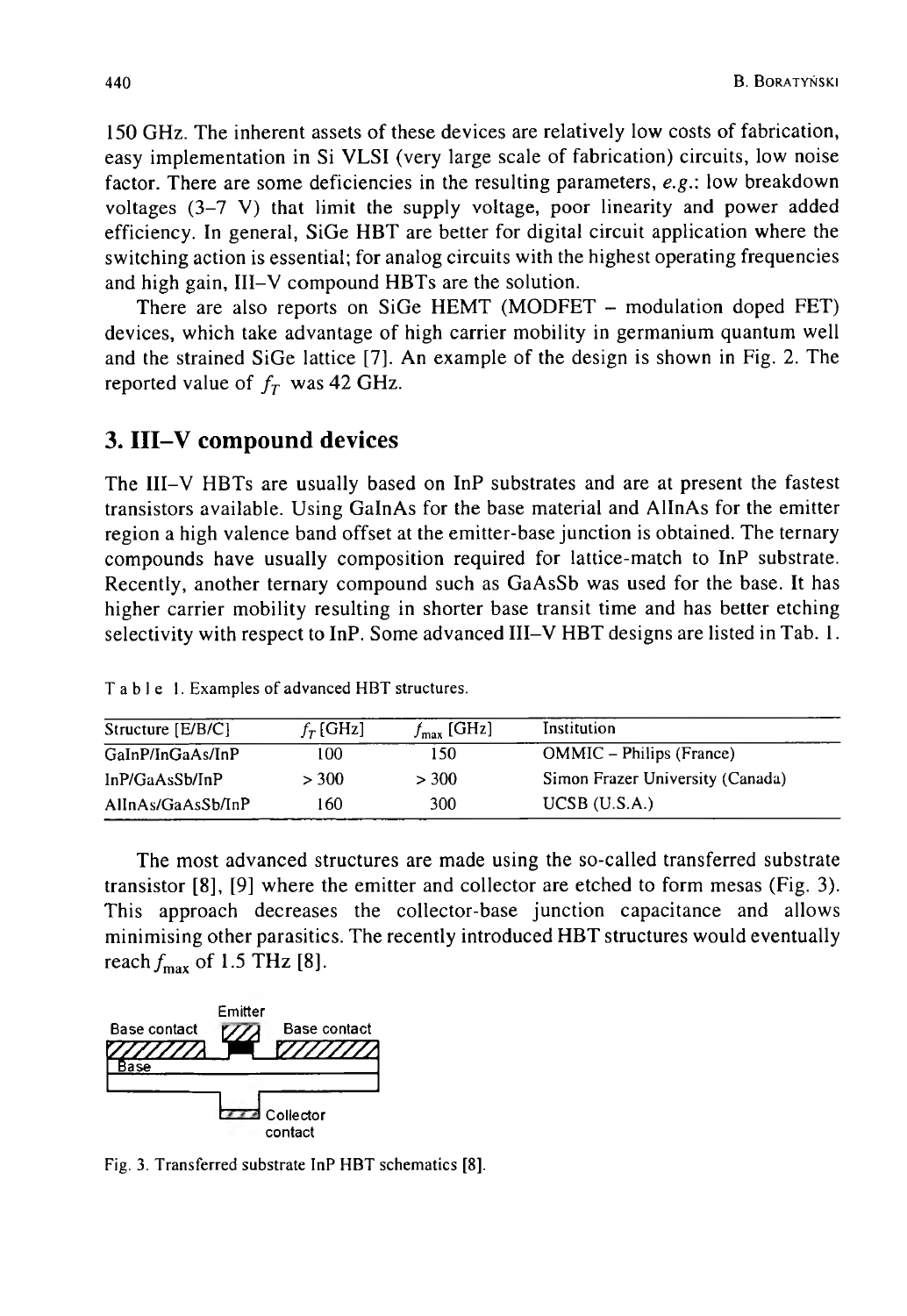

**Fig. 4. Schematic cross-section of an AIGaAs/GaAs HEMT.**

The III—V HEMT devices usually work in the communication equipment as an input stage, low noise amplifiers (LNA) or in the output stage as power amplifiers (PA), also in the optical communication photoreceiver modules [10]. In the HEMT development there is a continuous effort to lower the cost of substrates (InP) which determines the cost of a single device. The problem of maximum performance for a minimum cost here is particularly underlined. Maximum performance means high density of 2 DEG and high electron velocity/mobility. The design history of HEMTs started with AIGaAs/GaAs heterostructure with 2 DEG channel in the undoped GaAs (see Fig. 4), and has continued with InGaAs  $In<sub>0.3</sub>Ga<sub>0.7</sub>As/GaAs$  pseudomorphic (strained) heterostructure (PHEMT) and  $In<sub>0.53</sub>Ga<sub>0.47</sub>As/InP$  lattice matched structure (LMHEMT). The substrate cost for the last one is about \$1000 per a 4 inch InP wafer, as compared to \$400 for a 6 inch GaAs wafer. Thus, a new design, the so-called metamorphic (MHEMT), goes back to GaAs substrate and utilises a quaternary AlGalnAs metamorphic buffer layer with graded composition to compensate lattice mismatch between the active layer and the substrate. Some examples of the advanced HEMT structures reported at the 13th Conference on Indium Phosphide and Related Materials, 2001 in Nara, Japan [11] are listed in Tab. 2.

| FET type       | <b>Structure</b>       | $L_{\nu}$ [nm] | $f_T$ [GHz] | $f_{\text{max}}$ [GHz] | Institution                    |
|----------------|------------------------|----------------|-------------|------------------------|--------------------------------|
| <b>PHEMT</b>   | InGaAs/InAlAs/InP      | 70             | 300         | 190                    | TRW $(U.S.A.)$                 |
| LM HEMT        | InAlAs/InGaAs/InP      | 130            | 210         | 235                    | Raytheon (U.S.A.)              |
| <b>LM HEMT</b> | InAlAs/InGaAs/InP      | 25             | 396         |                        | Fujitsu (Japan)                |
| <b>MHEMT</b>   | InP/InGaAs/AlInAs/GaAs |                | 180         | 300                    | University of Ulm<br>(Germany) |
| <b>MHEMT</b>   | InGaAs/AlInAs/GaAs     | 150            |             | 450                    | Fraunhofer Inst.<br>(Germany)  |

T a b l e 2. Examples of advanced HEMT structures.

In our Semiconductor Devices Laboratory AIGaAs/GaAs epitaxial structures with 2 DEG have been grown by metal-organic vapour phase epitaxy (MOVPE). The epitaxial structures were processed to fabricate HEMT devices. The measured output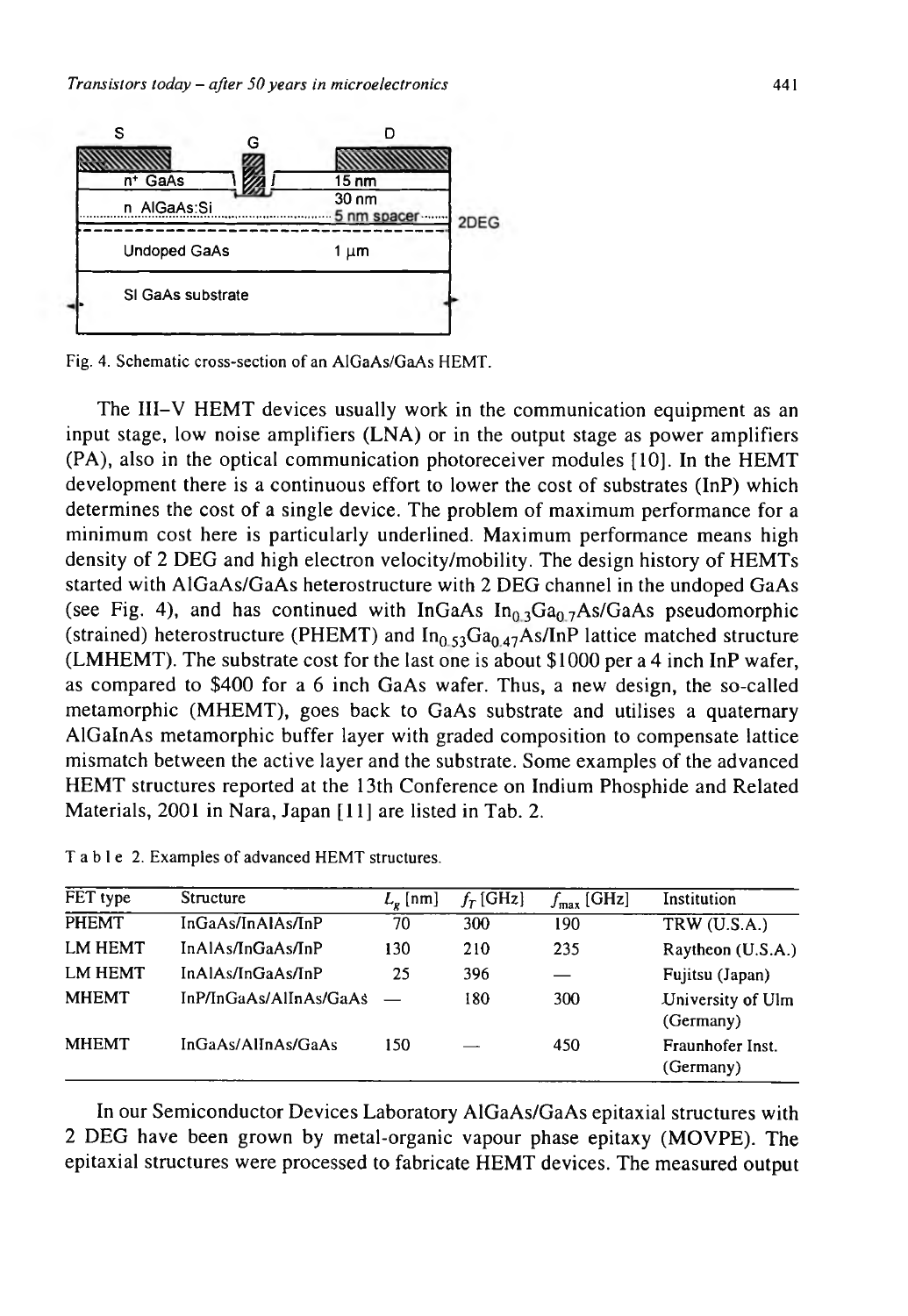

**Fig. 5. Output current-voltage characteristics of the fabricated AIGaAs/GaAs HEMT.**



Fig. 6. Small signal transconductance dependence on the gate-source voltage of the fabricated HEMT **measured at two temperatures.**

current-voltage characteristics are presented in Fig. 5 and the small signal transconductance dependence on the gate voltage bias is shown in Fig. 6.

# **4. III-N devices**

The group III nitrides, Ga(In,Al)N, are the most promising materials for high temperature operating devices. On the contrary, earlier designed SiC transistors are still at the laboratory research stage due to prohibitive high cost of the material (\$5000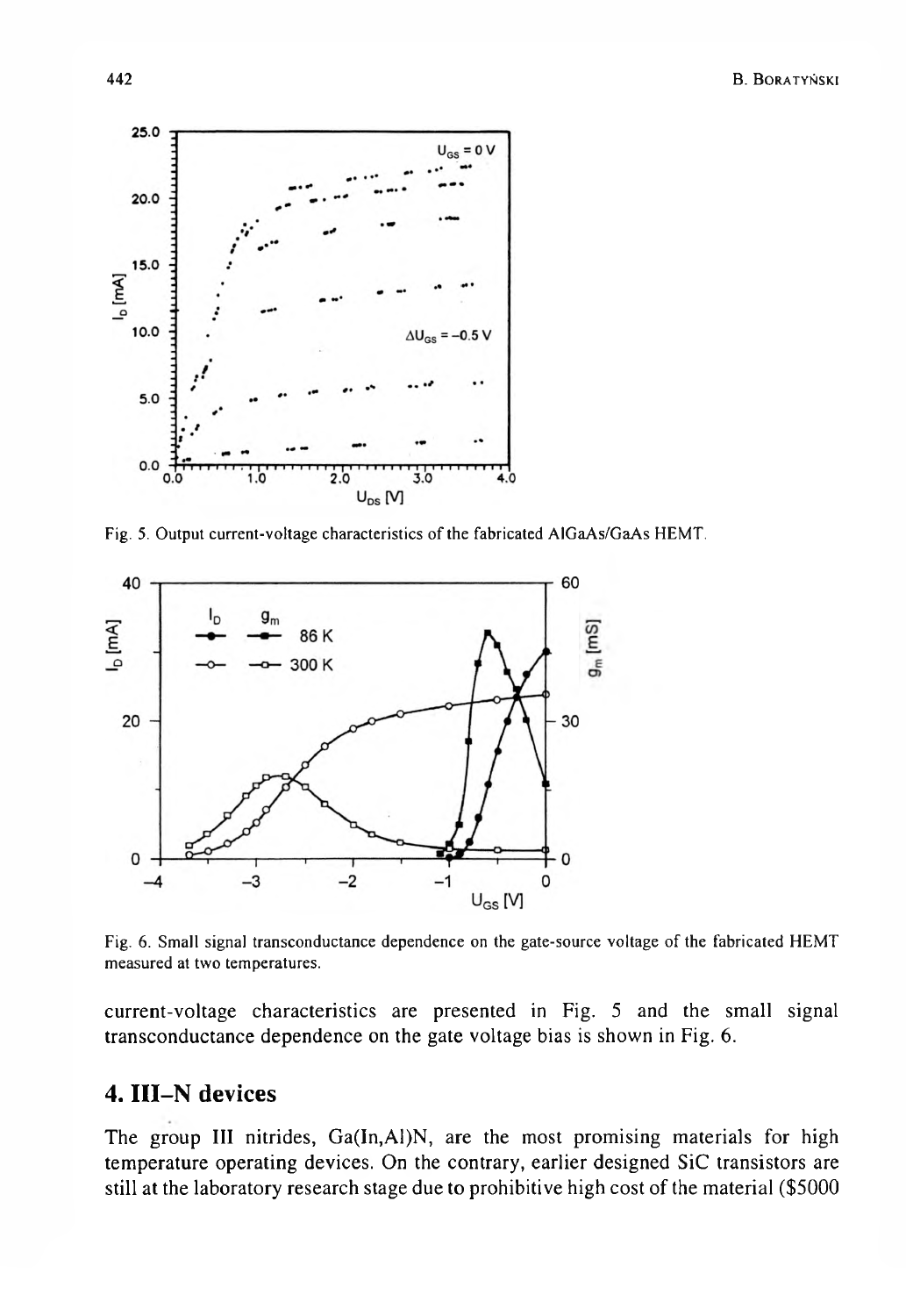per 2 inch wafer) and lack of heterostructure capability. Only recently reports on commercial power SiC metal semiconductor field effect transistor - MESFETs (Cree CRF 20010) that deliver 10 W at 3.5 GHz have been published [12]. The AlGaN/GaN system owing to the large bandgap value, piezoelectric properties, high electron saturation velocity and large conduction band offset is attractive for HFETs. Due to large breakdown electric field, GaN is most suitable for high power application for devices operating with large voltage swing. In Figure 7 the comparison of the impact ionisation coefficient values for typical semiconductors is shown. Large breakdown field would allow also for much more intense lateral scaling of GaN device geometry. The gate length  $L_g$ , below 10 nm could be obtained for future GaN/sapphire VLSI applications, whereas that would be practically impossible for GaAs and Si devices due to excessive leakage current and breakdown [13]. Variety of GaN devices, including HBT, MOSFET, MODFET, HFET have been reported in papers [ 15]—[20], among them the most developed structures are HFETs capable to operate at frequencies above 100 GHz [12].



**Fig. 7. Impact ionisation coefficient** *vs.* **the electric field for different materials [14].**

Despite recent progress in HFET design, the heterostructure growth process and device fabrication techniques are still far from being optimised. For HFET fabrication, beside the high quality of a wide bandgap AlGaN layer, high carrier mobility in the GaN layer is required. Sapphire as a basic substrate for GaN growth is used, except for high power devices where SiC substrate is preferred [19]. Because of the large lattice mismatch between GaN and sapphire the active layers must be grown on thick  $(> 1 \mu m)$ , highly resistive GaN buffer layers with low density of defects. Some examples of the state-of-the-art power devices include a "flip-chip" HFET bonded to AIN substrate of Cree Lighting with a gate width of 8 mm and gate length of  $0.5 \mu m$ with  $f_T = 30$  GHz, and  $f_{\text{max}} = 60 - 100$  GHz. It performs with 50 W pulse power at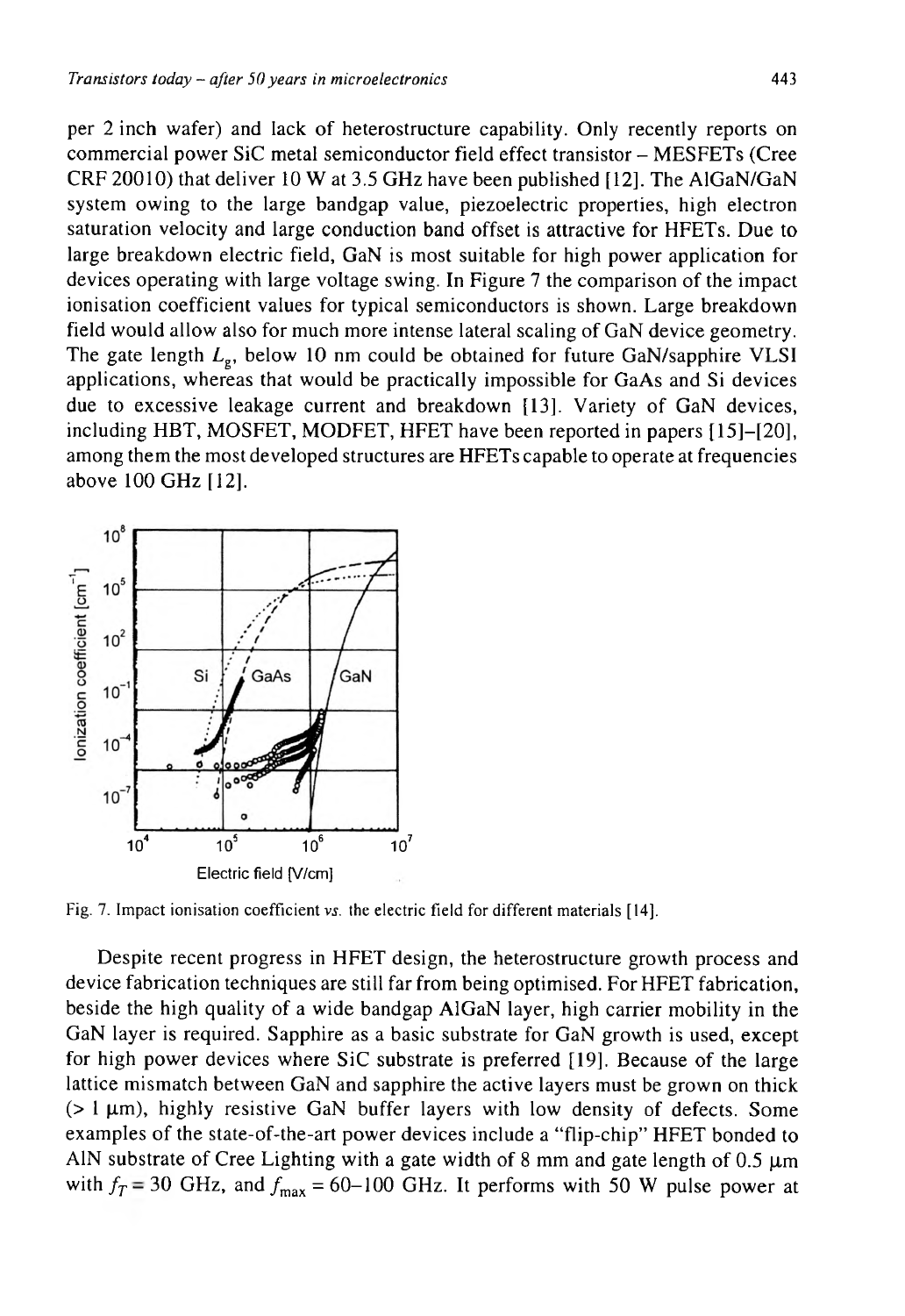6 GHz and a Hughes Laboratories (U.S.A.) GaN/SiC substrate HFET with a gate width of 4 mm and gate length of 0.5  $\mu$ m performing with cw power of 22 W at 9 GHz.

Our research on III-N materials includes studies of the epitaxial growth and design and fabrication of microelectronic and optoelectronic devices such as Schottky diodes, HFETs, UV MSM (metal-semiconductor-metal) photodetectors. Careful optimisation of the MOVPE process performed in our laboratory allowed decreasing electron concentration in undoped GaN layers to the level of  $10^{16}$  cm<sup>-3</sup>. Al<sub>x</sub>Ga<sub>1-x</sub>N layers with  $0.02 \le x \le 0.22$  were grown on a 2  $\mu$ m thick undoped high temperature GaN buffer deposited on sapphire substrate [21].

Using the obtained AlGaN/GaN heterostructures, test structures of HFET devices have been designed and fabricated [22]. In the design, a circular contact electrode topology has been proposed to avoid a cumbersome mesa etching process. In this case, the gate electrode is almost completely surrounded by the drain electrode; thus the parasitic shunt drain current is eliminated. The HFET topology, along with the circular transmission line method (CTLM test structures) is shown in Fig. 8. The gate length was 3  $\mu$ m and the drain-gate and source-gate separation was 2  $\mu$ m.



**Fig. 8. Fabricated AlGaN/GaN HFET of a circular topology and the test structures.**

The drain and source ohmic contacts were made using Ti/Al/Ni/Au metallization deposited in a single UHV process. After the lift-off, the wafer was annealed in nitrogen ambient. To obtain good contact surface morphology a second metallization of Ti/Au was applied. The gate Schottky contact has been made of Pt/Au metallization deposited by e-beam technique and the lift-off process. The calculated Schottky barrier potential was 0.8 V, which matched the expected value for Pt.

The measured *I-V* characteristics of the first GaN HFET device are presented in Fig. 9. The saturated drain current was  $25 \text{ mA}$  for the total gate width of 300  $\mu$ m. The gate pinch-off voltage was 4 V. The parallel leakage current below the pinch off, caused probably by the parasitic channel in the GaN buffer, was observed. The small signal transconductance of the HFET was 8 mS. This made the total characteristic transconductance reach 27 mS/mm. An improved AlGaN/GaN on sapphire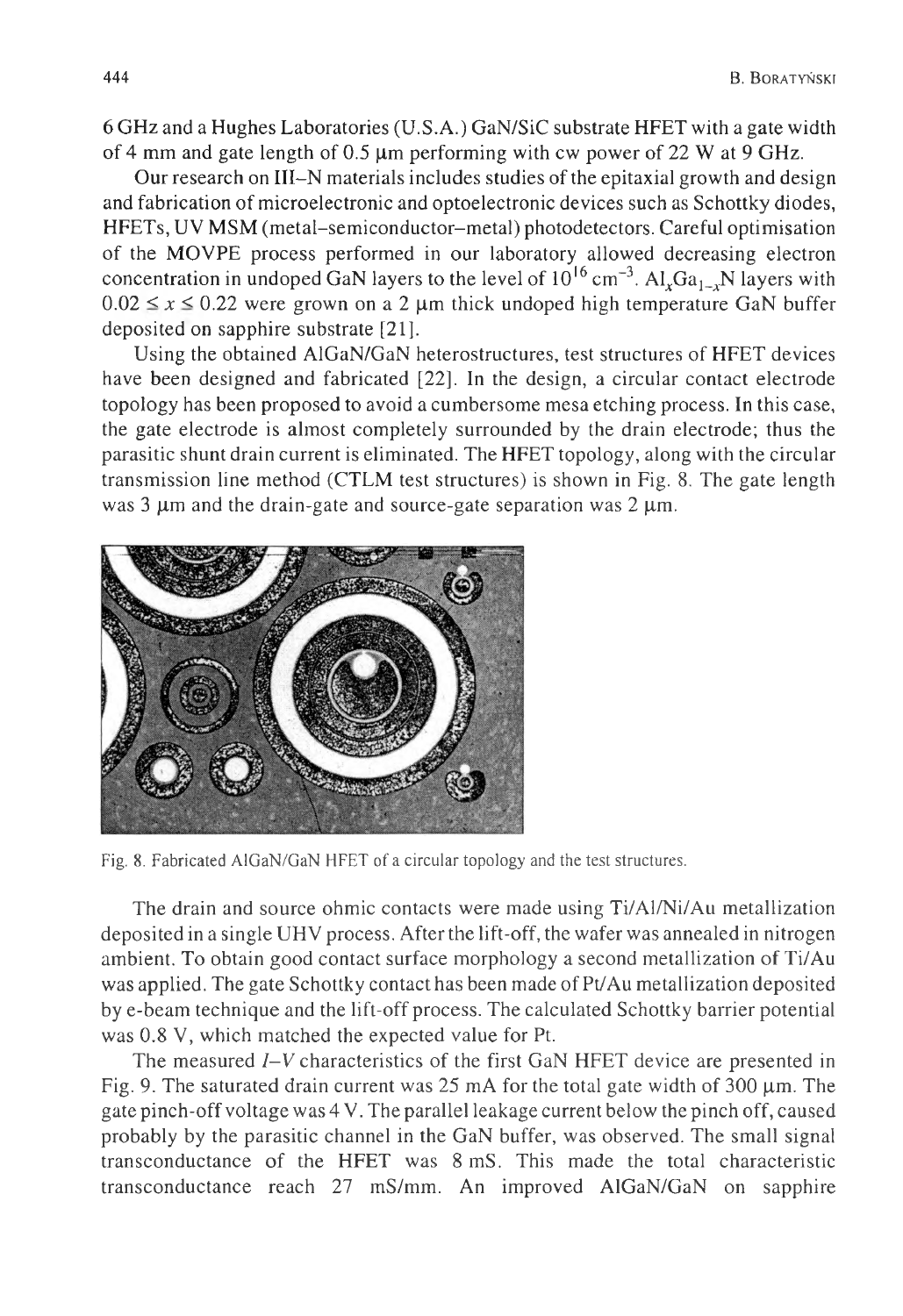

Fig. 9. Measured output characteristics ( $U_{GS}$  from 0 V to  $-4$  V, step 0.5 V) of the first HFET fabricated in the laboratory at the Wrocław University of Technology.



Fig. 10. Measured output characteristics  $(U_{GS}$  from 0 V to -4 V, step 0.5 V) of the recently fabricated **HFET in the laboratory at the Wroclaw University of Technology.**

heterostructure was used to fabricate the HFET according to the device processing scheme described above. The resulting *I-V* characteristics are presented in Fig. 10. The measured transconductance value has doubled comparing to the first HFET and was 18 mS and the characteristic transconductance was 60 mS/mm. The preliminary measurements of high frequency parameters revealed  $f<sub>T</sub>$  close to 1 GHz, which is a quite good result for the  $3 \mu m$  gate length used in this design.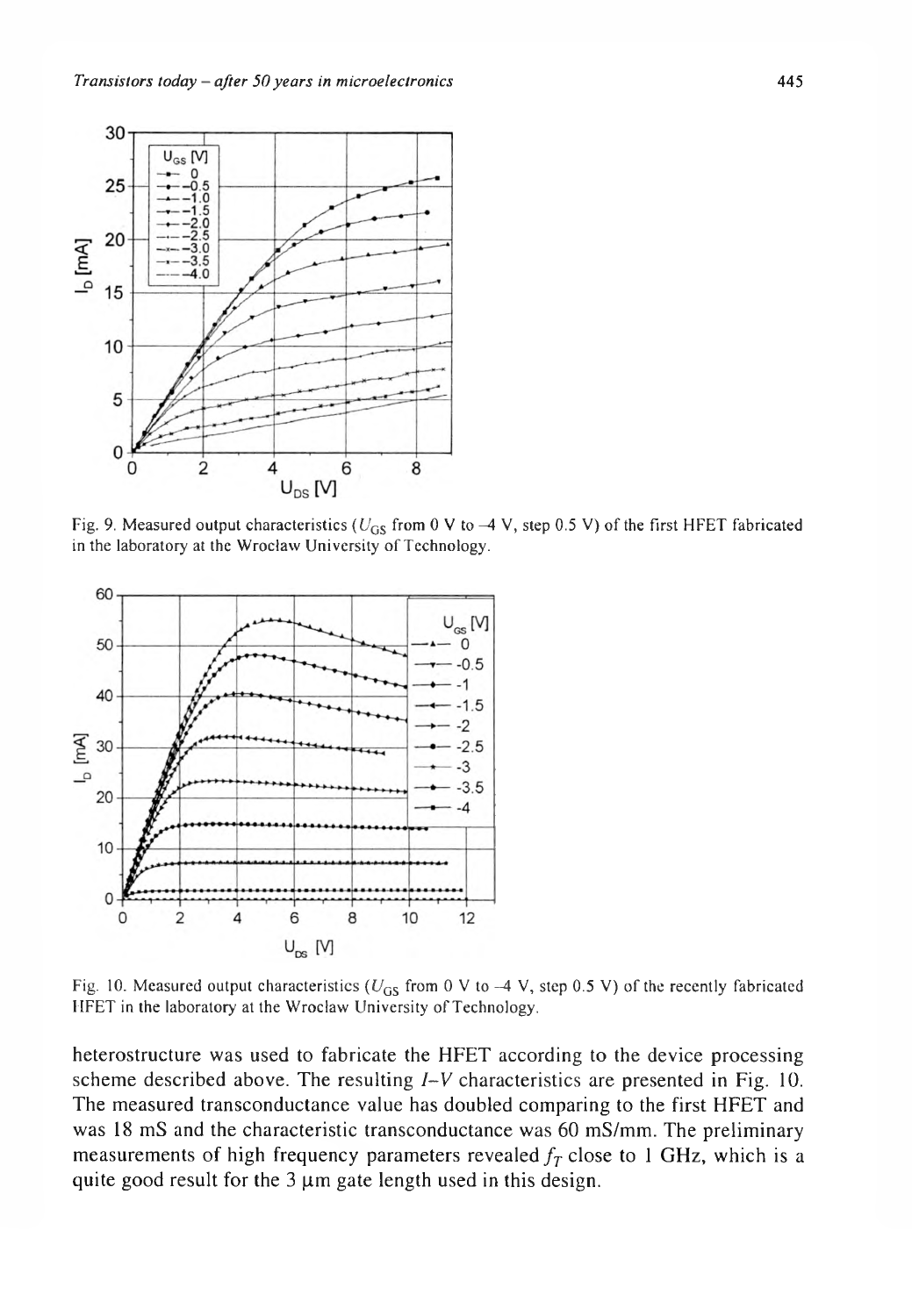### **5. Future trends**

An advanced research program for semiconductor devices devoted to ultra fast electronics has been established recently in the USA. It covers antimonide based compound semiconductors, (the so-called ABCS group: GaSb, AlSb, InAs *etc.),* which are characterised by closely matched lattice constants  $(0.61 \text{ nm} \pm 1\%)$  and the possibility of energy gap tailoring within the range of 0.3-1.6 eV. That would allow designing variety of quantum well heterostructure devices with extremely high mobility of carriers, and covering broad IR spectrum for optoelectronics. The short-term goals are to obtain suitable semi-insulating substrates with low density of defects and to demonstrate device operation at frequencies above 100 GHz. The ultimate goal is to fabricate fast switching integrated circuits with very low dissipating power.

Another advanced research is devoted to introducing organic semiconductors to fast nanoscale device fabrication. A widespread application of organic semiconductors in LED's and thin film transistors market has already been observed [23]. For very high frequency devices and circuits possible materials include carbon nanotubes, semiconductor nanowires, small organic molecules and biomolecules. During the last decade IBM and Delft University developed first devices which demonstrated single molecule operation.

Strong research pressure is seen also in the area of spintronic quantum devices. Control of electron spin orientation in ferromagnetics and electron tunnelling through thin barriers is essential for the device operation. This group of active devices, now under laboratory study, includes resonant tunnelling transistor, ballistic effect spin FET or optically controlled spin FET [24].

## **6. Conclusions**

From the historical review of the transistor development it is seen that basic inventions and fundamental description of principles of device operation have been made some 40-50 years ago. The progress has been possible mainly due to mastering of the device design rules and refining materials technology. Silicon remains and a long time will be the basic material due to excellent and "well-behaved" parameters easily described by formulas. Development of SiGe alloys allowed extending operation of Si devices and integrated circuits into high frequency region.

For the ultra high frequency communication and optoelectronic application III—V material devices are the solution with a new group of antimonide based materials emerging. For power and high temperature devices, GaN looks undefeated and seems to win over SiC, due to the expected material cost lowering of the former.

New devices based on ferromagnetics or organic molecules, although well described theoretically, are still in the preliminary laboratory research stage (with frequently published astonishing results) and their wide application is not expected for the next 10-20 years.